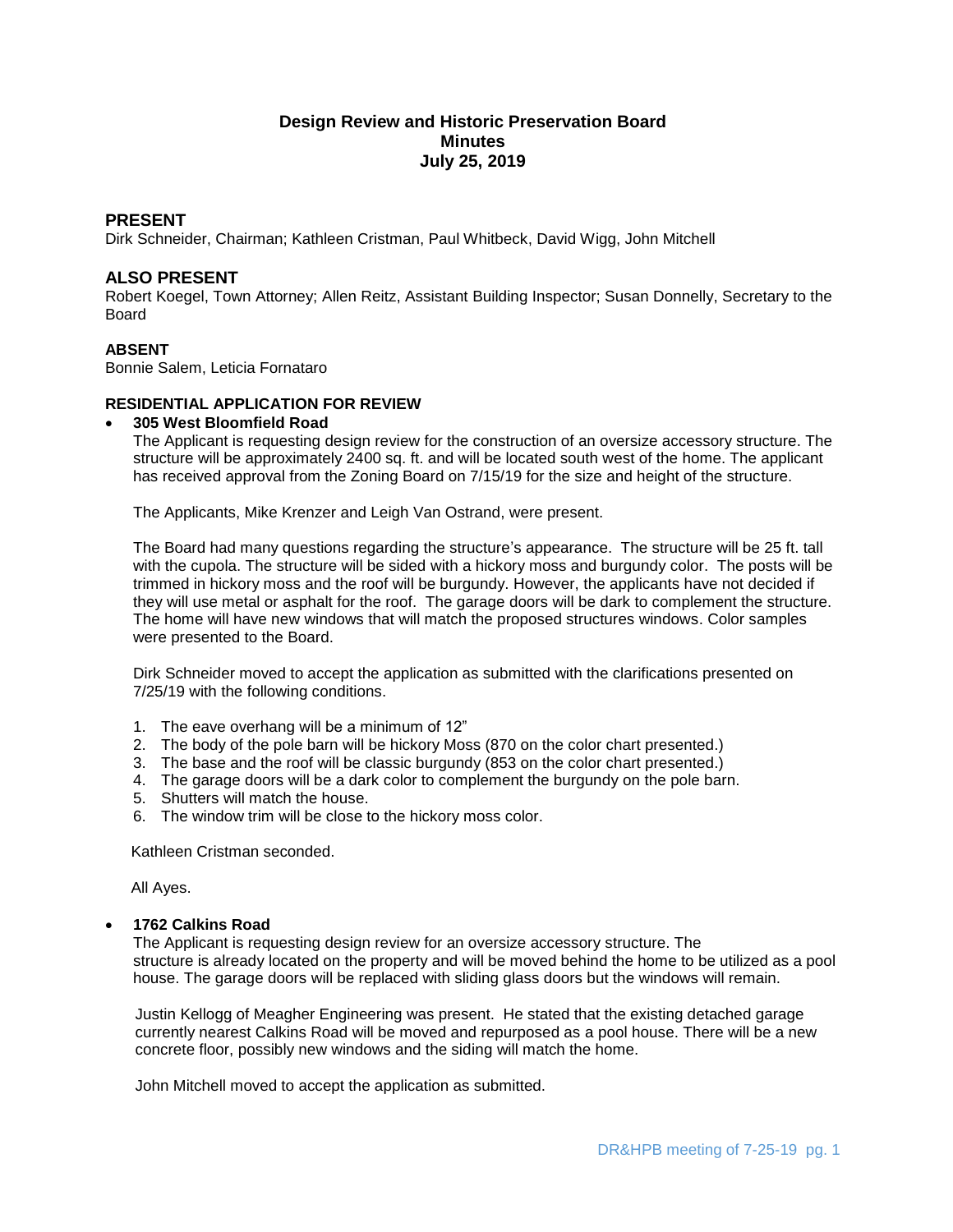Kathleen Cristman seconded.

All Ayes.

## **42 Arbor Creek Drive**

The Applicant is requesting design review for an addition of an indoor swimming pool. The addition will be approximately 480 sq. ft. and will be located to the rear of the home.

The contractor, Craig Kota, and homeowner, Jennifer Funderburk, were present.

Mr. Kota indicated that all features on the additions will match the existing on the home. John Mitchell seconded.

All Ayes.

## **RESIDENTIAL APPLICATION FOR REVIEW – NEW HOMES**

#### **7 Aden Hill**

The Applicant is requesting design review for the construction of a one story single family home. The home will be 1835 sq. ft. and will be located in the Wilshire Hills Subdivision.

Jeff Brokaw of Morrell Builders was present.

The Board noted that the 4/1 pattern in the windows will be in the front only. There will be no shutters. David Wigg moved to accept the application as submitted. Paul Whitbeck seconded.

All Ayes.

## **17 Aden Hill**

The Applicant is requesting design review for the construction of a one story single family home. The home will be 1809 sq. ft. and will be located in the Wilshire Hills Subdivision.

Jeff Brokaw of Morrell Builders was present.

The Board was pleased to see a side load garage on this model. There will be no man door on the garage.

Kathleen Cristman moved to approve the application as submitted.

Dirk Schneider seconded.

All Ayes.

#### **7 Windscape Park**

The Applicant is requesting design review for the construction of a one story single family home. The home will be approximately 2372 sq. ft. and located in the Windscape Park Subdivision.

The contractor, Tony Bingo, was present.

The new will be a ranch style home with earth tone colors. The siding on the front elevation will be Hardie panel board with synthetic stone knee wall. The other elevations will be vinyl siding.

The Board made recommendations that all elevations be finished in Hardie board that the corner boards be 5/4" x 6" Hardie board as well.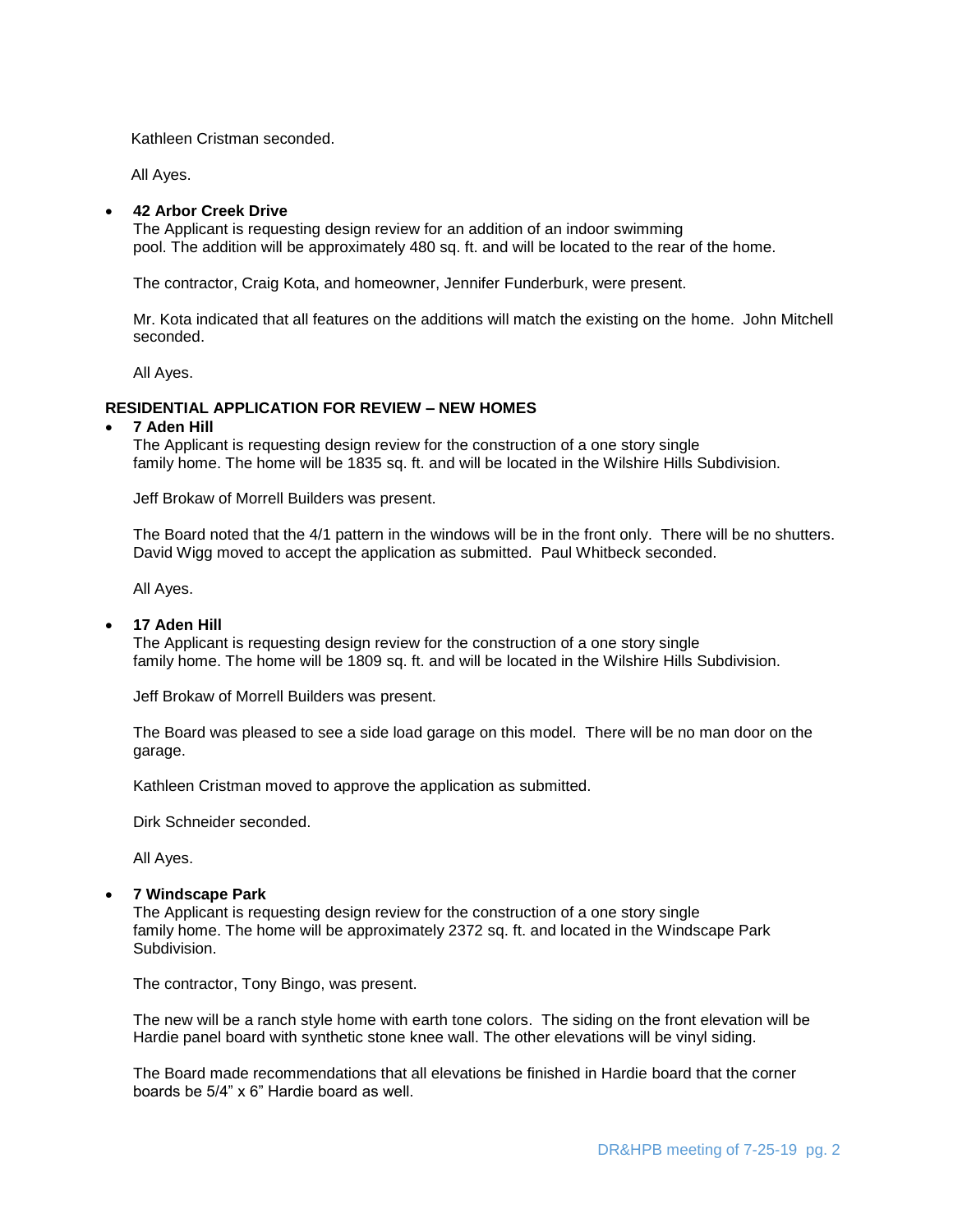Dirk Schneider moved to approve the application as submitted. Kathleen Cristman seconded.

All Ayes.

# **COMMERCIAL APPLICATION FOR REVIEW**

## **2300 West Jefferson Road**

The Applicant is requesting design review for the change to a business identification sign. The sign originally submitted (A 201-7) at the 6/27/2019 Design Review meeting will now read "SKALNY CHILDCARE CENTER." The letters will be a brushed aluminum stud mounted and pin back-lit.

Deb Herb of Image 360 and Mike Stevens of the YMCA of Greater Rochester were present.

The Applicant is returning to modify a previously approved sign. The new sign will placed on the stone above the doorway to the Child Care Center instead of on the gable. The font will be the same as the font on the other signs that have already been approved. Also the timing of the lighting will be the same as the approved timing at the June 27, 2019 meeting.

John Mitchell moved to approve the application as submitted with the condition that the timing of the lighting of this sign follow the previously approved application on June 27, 2019. Dirk Schneider seconded.

All Ayes.

## **3349 Monroe Avenue**

The Applicant is requesting design review for the change to a business identification sign. The business "J. Crew Mercantile" would like to change their sign to 1 1/2" deep aluminum backlit channel letters with face and returns painted matte black. The new sign will read "J. Crew Factory."

Laura Baranes of Premier Signs was present to discuss the application with the Board. She indicated the new size would be less square footage as the previous sign.

David Wigg moved to approve the application as submitted. Dirk Schneider seconded.

All Ayes.

# **INFORMAL REVIEW**

## **Clover Street Lot #8**

The Applicant is requesting an informal design review for the construction of a two story single family home. The home will be approximately 6800 sq. ft. and will be located on an empty lot on Clover Street.

No representative was present.

This application requires an area variance for height.

The topography of the lot goes up hill necessitating the appearance of three stories on the east elevation.

The Board made the following comments:

- 1. The position of the house which does not face the road is contrary to the design guidelines.
- 2. A forward facing home would be more in keeping with the guidelines and more attractive to the community.
- 3. A structure that is angled towards the road would be more acceptable.
- 4. The Board felt that the home is missing a large masonry element.
- 5. The dormer on the west elevation is a distraction from the design.